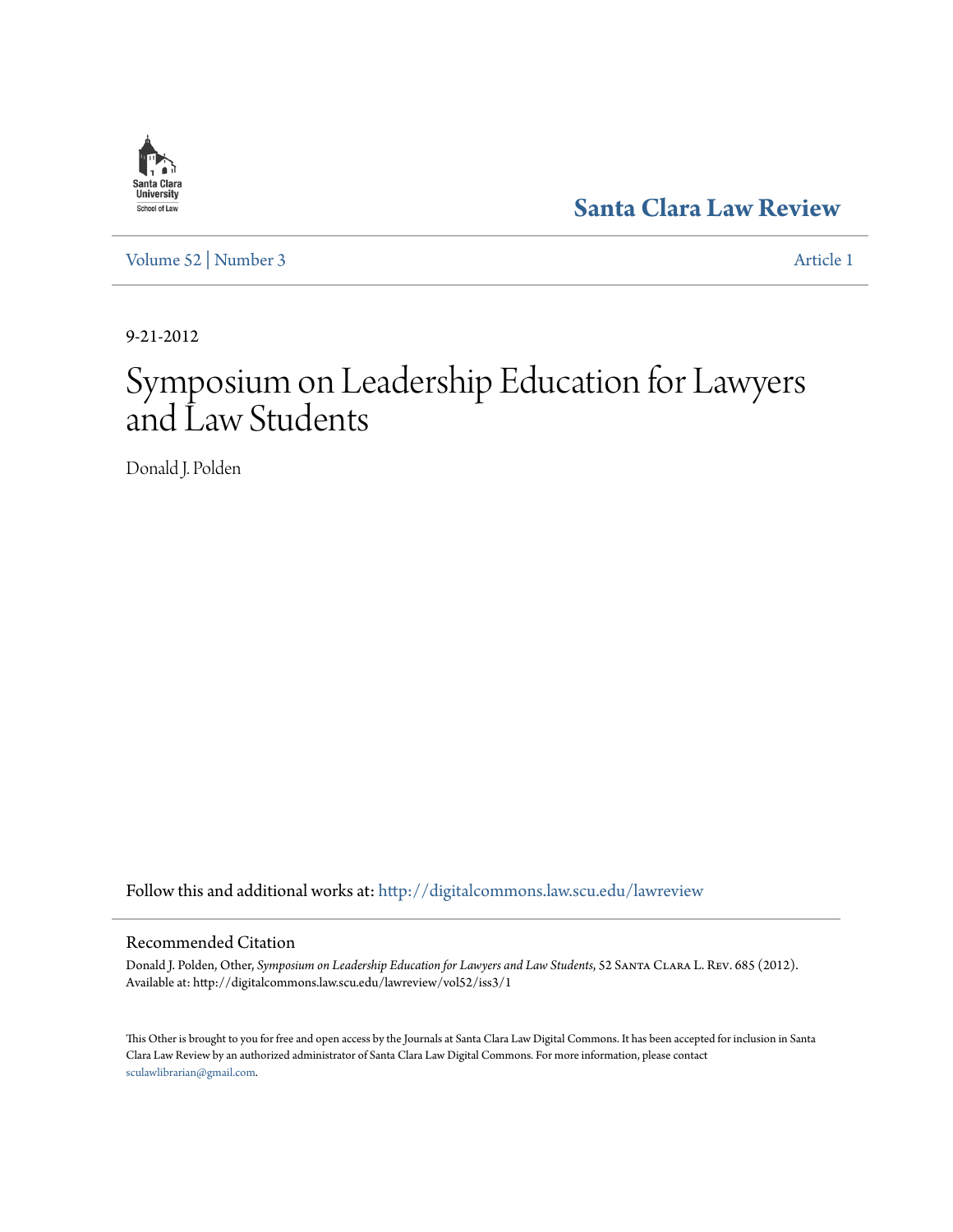### **SYMPOSIUM ON LEADERSHIP EDUCATION FOR LAWYERS AND LAW STUDENTS**

### **Donald J. Polden\***

This symposium addresses the issue of leadership education and training for American law students and lawyers. It follows a successful leadership "roundtable" at Santa Clara University in March 2011—the third such national conference for law schools, law firms, and professional educators developing methods and programs to provide not only more, but improved leadership education for law students and lawyers.

The two principal themes or topics for the 2011 Leadership Roundtable—and the principal themes of this symposium—are the importance and utility of leadership education to educate law students for roles in the profession, and leadership as an essential or core competency for ethical engagement and success in the work of lawyers.

This leadership symposium collects and publishes papers by several presenters at the Leadership Roundtables and the paper topics explicate the key themes of the Roundtable: leadership education as a method of advancing professionalism education within the law school curriculum and leadership as a core skill for lawyers.

Deborah L. Rhode's opening article introduces the critical issues addressed by each of the symposium articles, sets the table for the thoughtful analysis of the importance of leadership education for lawyers and law students, and describes the core competencies and traits of lawyers who lead.<sup>1</sup> After describing the challenges that lawyers face in public and professional life and surveying current thinking

 <sup>\*</sup> Dean and Professor of Law, Santa Clara University School of Law.

 <sup>1.</sup> See Developing Leadership, 52 SANTA CLARA L. REV. 689 (2012). Deborah Rhode is the Ernest W. McFarland Professor of Law and Director of the Center on the Legal Profession, Stanford University.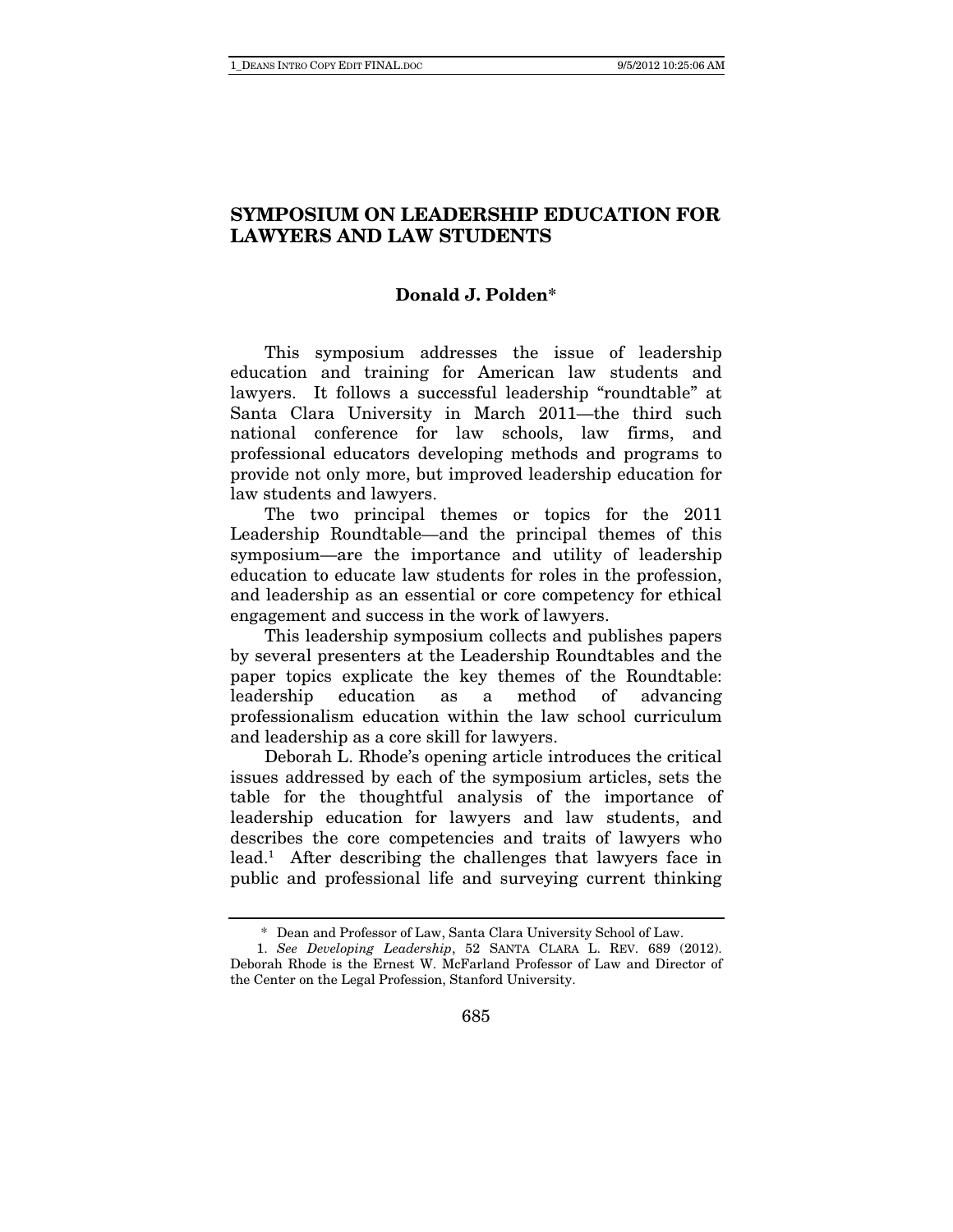### 686 SANTA CLARA LAW REVIEW [Vol. 52

about several leadership styles, Professor Rhode describes two types of leadership strategies that lawyers need: first, to develop self-reflective skills so they can identify their own weakness and address them and, secondly, to be able to develop leadership objectives and find ways of promoting or achieving them. These key strategic leadership abilities are explained in the context of several nationally known lawyers and judges who possessed and demonstrated those abilities. Professor Rhode closes with a frequent refrain found throughout this symposium issue: ". . . law schools are where vast numbers of American leaders get their professional education. They deserve more effective preparation."2

Other symposium articles advance the idea of leadership as a core lawyering skill or competency and link these findings to the need for more and better leadership education. Leary Davis provides a comprehensive look at proper construction of competence by lawyers in performing their work as lawyers.<sup>3</sup> Professor Davis argues that the proper definition of professional competence is "situationally appropriate conduct" and he identifies two models of professional competence—one legal and one based on leadership—to more fully understand how we construct concepts of lawyers' competence. He argues that "[c]ompetence as situationally appropriate conduct is a concept that applies to lawyering, leadership, and professionalism."4

Susan Daicoff provides an expansive and powerful article that considers the central importance of "soft skills" training in law school.5 She describes a number of challenges of contemporary legal education, including the needs of the current generation of law students and the pressures induced by the current economic climate. Professor Daicoff contends that,

 <sup>2.</sup> Id. at 724.

 <sup>3.</sup> Competence as Situationally Appropriate Conduct: An Overarching Concept for Lawyering, Leadership, and Professionalism, 52 SANTA CLARA L. REV. 725 (2012). Leary Davis is Founding Dean and Professor of Law Emeritus at Elon University School of Law.

 <sup>4.</sup> Id. at 790.

<sup>5.</sup> Expanding the Lawyer's Toolkit of Skills and Competencies: Synthesizing Leadership, Professionalism, Emotional Intelligence, Conflict Resolution, and Comprehensive Law, 52 SANTA CLARA L. REV. 795 (2012). Susan Daicoff is Professor of Law at Florida Coastal School of Law.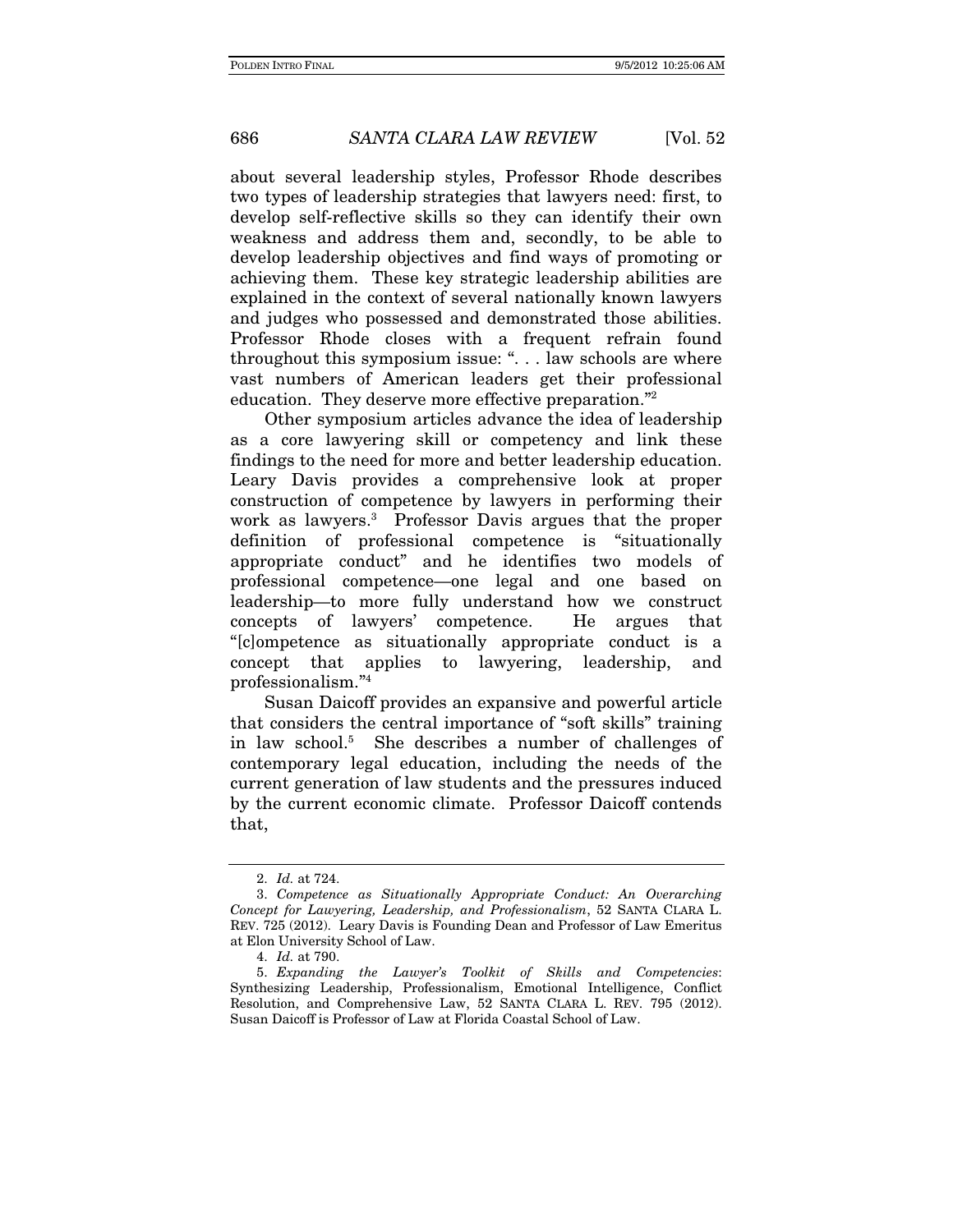2012] INTRODUCTION 687

[m]arket forces may propel lawyers to expand their skills and services to attract and retain clients, lawyer wellbeing may encourage lawyers to develop certain values and competencies, law schools are expanding the range of skills they teach, and changes in forms of law practice may require more interdisciplinary and broad-ranging competencies among lawyers.<sup>6</sup>

This presents a challenge to legal education and to the legal profession.

Heather Bock and Lori Berman provide a thoughtful look at competency development in law firms.<sup>7</sup> Their empirical analysis examines the demonstration of eight individual competencies by law firm associates and assists the authors in developing a model of attorney success in firm practice settings. They identify three particularly pertinent competencies—drive for excellence, leadership, and case management and written advocacy—as particularly helpful in understanding success in these firms. A balance of lawyering competencies and helpful behaviors (such as those related to dedicated work on assignments and positive approaches to professional relationships) are most likely to result in strong workplace performance.

Lastly, my contribution argues that leadership is a critical competency for lawyers and that law schools should follow some leading law firms that are developing the leadership abilities of their young lawyers.<sup>8</sup>

The symposium also includes articles that explore how lawyers demonstrate leadership—in the practice of law and in public service—that stems from their engagement in a professional enterprise and calling. Neil Hamilton and Verna Monson provide an interesting and highly relevant empirical analysis of the process of professional and moral transformation of exceptional lawyers.9 The analysis

 9. Ethical Professional (Trans)formation: Themes from Interviews About Professionalism with Exemplary Lawyers, 52 SANTA CLARA L. REV. 921 (2012).

 <sup>6.</sup> Id. at 817–18.

 <sup>7.</sup> Developing Attorneys for the Future: What Can We Learn from the Fast Trackers?, 52 SANTA CLARA L. REV. 875 (2012). Heather E. Bock is Visiting Professor of Law and Executive Director of the Center for the Study of Legal Profession, Georgetown University School of Law and Lori M. Berman is Adjunct Professor of Law, Georgetown University School of Law.

 <sup>8.</sup> Donald J. Polden, Leadership Matters: Lawyers' Leadership Skills and Competencies, 52 SANTA CLARA L. REV. 899 (2012). Donald Polden is Dean and Professor of Law at Santa Clara University School of Law.